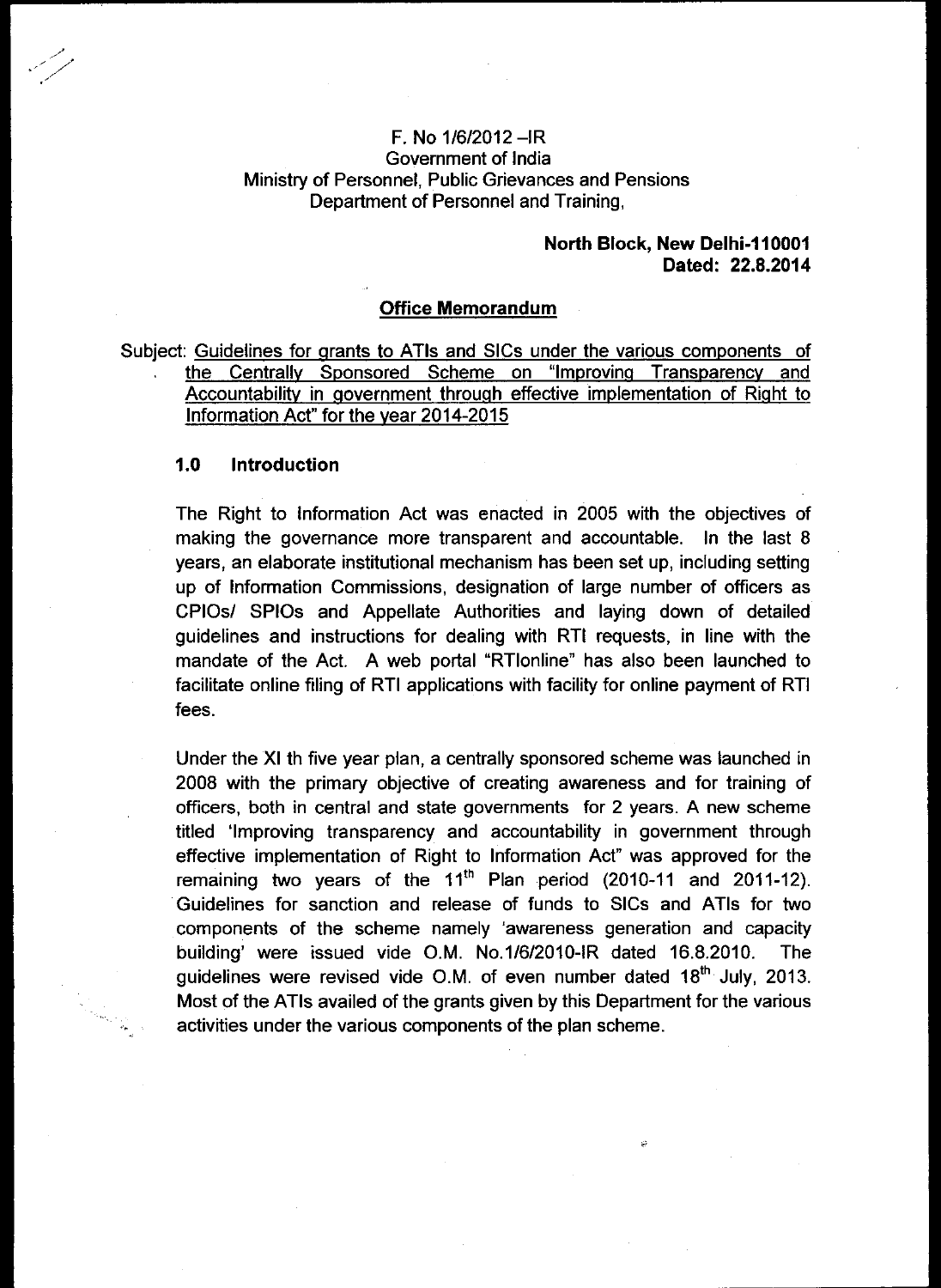Keeping in view the feedback received from the ATIs, the guidelines on the various components of the plan scheme for which financial support would be provided by DOPT to the ATIs and SICs are further revised as follows:-

# **2.0 Awareness Generation for RTI:**

Both Central and State Governments are obligated to create awareness about the provisions of the Act. Financial assistance under this component will be provided to supplant these efforts of State Governments:

- (i) **RTI Week Celebration**: RTI Week is celebrated every year during  $5<sup>th</sup> 12<sup>th</sup>$ October. SICs will be provided financial assistance of up to Rs. 3.00 lakh each based on their proposal, for taking up various activities which may include conducting workshops, seminars, press-meets, competition in colleges on RTI related themes, etc. Although expensive publicity through print/electronic media will not be supported, funds may be used for displaying hoarding, etc, for publicizing the RTI Act.
- **(ii) Innovative Awareness Generation Programmes:** ATIs will be provided up to Rs 4.00 lakh each, based on their proposals, for innovative awareness generation activities which may include nukkad nataks, use of local folk troupes, development of publicity material in local languages, distance learning programmes, online certificate courses in regional languages, etc. for awareness generation regarding RTI.
- **(iii)Organization of Workshops I Seminars:** ATIs will be provided a sum of Rs. 1.00 lakh per workshop / seminar organized on RTI related themes such as best practices and success stories on RTI, suo motu disclosure, etc on the basis of a proposal. The workshop may include Public Authorities of State/Centre, media persons, Civil Society Organisations , etc.
- **(iv)Publication of guidebooks:** ATIs will be provided funds for getting guidebooks published in regional languages.
- (v) **Help Line in ATIs:** ATIs may set up help line for answering queries of the general public regarding RTI Act in the respective regional language. Funds would be granted to ATIs based on their respective proposal **subject to a maximum ceiling of Rs.4,00,000 per annum in the first year which would include rental charges for a telephone line, computer system for data storage, salary for the person manning the helpline and stationery, etc. The grants for the subsequent years would be restricted to Rs.2,00,000/ per annum.** Such help lines could be set up in collaboration with NGOs working in the field of RTI.

# **3.0 Support for Capacity Building -Training of SPIOsICPIOs and First Appellate Authorities (FAA).**

State ATIs will be supported for undertaking training of SPIOs/CPIOs and AAs in a cascade model. In the first instance, ATIs will train District Resource Persons (DRPs) who will in turn train SPIOs/CPIOs and AAs in the districts.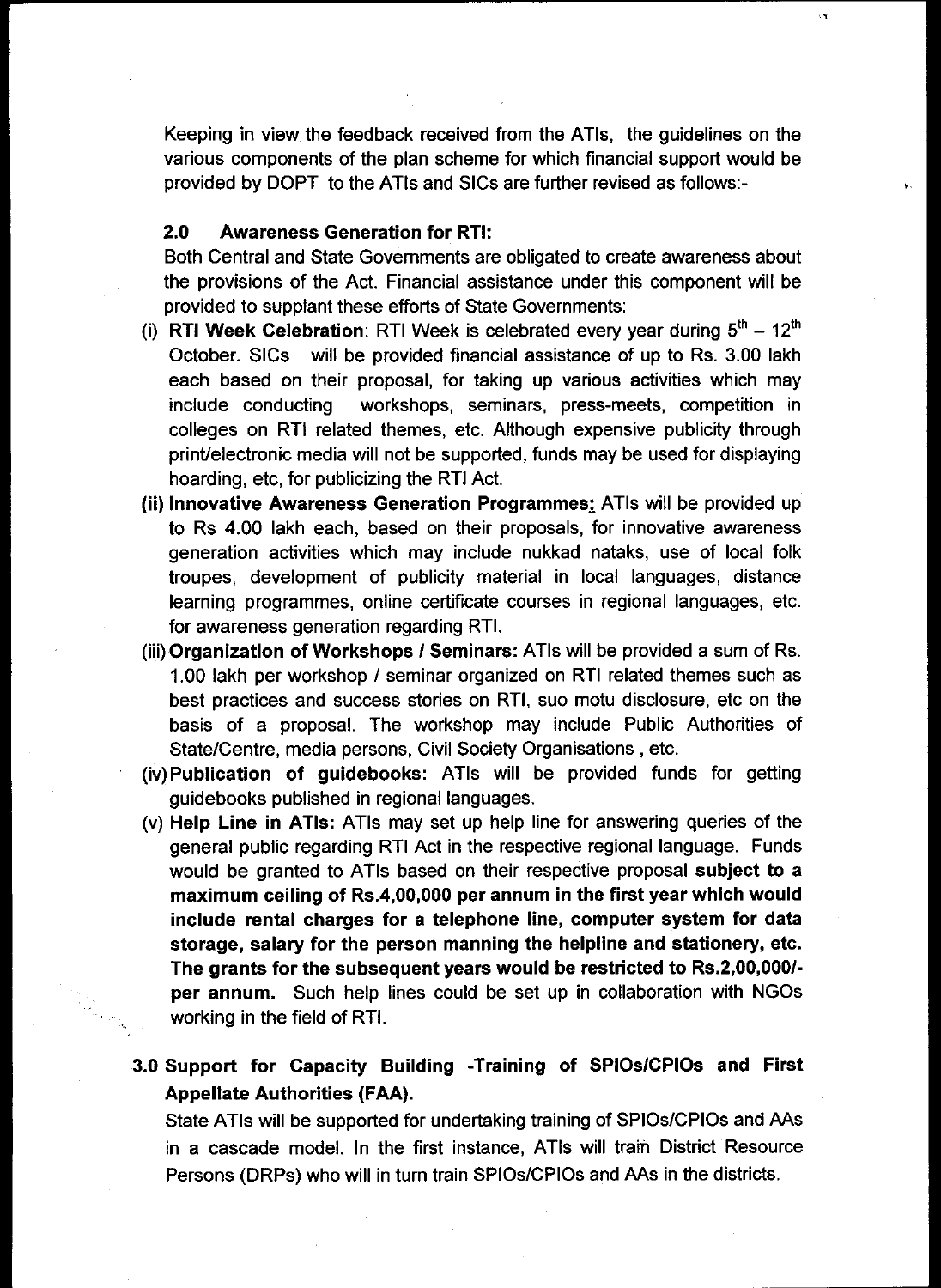- **a) Training of DRPs:** This training will be organized at the ATIs. It is planned that 3 DRPs per district will be trained in a year. Financial assistance will be provided for these trainings up to Rs 1000 per participant per day for a 2-3 day residential course. Selection of DRPs will be made by ATIs.
- **b) Training of CPIOs/SPIOs, AAs and staff of State /Central Govt Offices:**  These training programmes will be conducted at the district headquarters by the DRPs under the overall supervision of the ATIs. Each course will be nonresidential and will be of 2 day duration. Financial assistance up to Rs 750/ per participant per day will be provided to ATIs based on a detailed proposal. This will cover all the incidental expenses involved in the training such as on refreshments for the participants, honorarium to DRPs, hiring of audio visual equipment and other contingencies. The training programmes must also include a segment on record management.
- **c) Training to Nodal Officers(RTI) of State Public Authorities: ATIs shall organize one day training programmes for atleast 25 RTI nodal officers of public authorities in each programme regarding the implementation of DOPT guidelines dated 21 st November 2013 on suo motu disclosures, particularly on implementation of templates for disclosures at various levels. Financial assistance up to Rs 750/- per participant per day will be provided to ATIs.**
- d) ATIs may avail an additional assistance of up to Rs. 3.0 lakhs for preparation of training material and for meeting administrative contingencies based on their proposal and the training load.

**4.0 Simplification of processes for filing of RTI —** The facility of filing RTI applications and appeals online through RTI online web portal has been launched and is being implemented in all the Ministries/Departments of Government of India situated in New Delhi. The same facility can be extended to the State Government offices by sharing with them the software developed by NIC (Headquarters), New Delhi. The ATIs may play the role of catalyst in the implementation of the facility in the Public Authorities located in the state. Proposals in this regard are invited from ATIs and funds would be granted on the basis of such proposal.

**5.0 Improved record management /Suo motu disclosure—** In order to attend to RTI requests promptly, it is necessary to index and store records properly. Similarly, suo motu disclosure would help in disseminating as much information as possible to the public which would obviate the need to seek information through RTI. GOI has issued guidelines on suo motu disclosure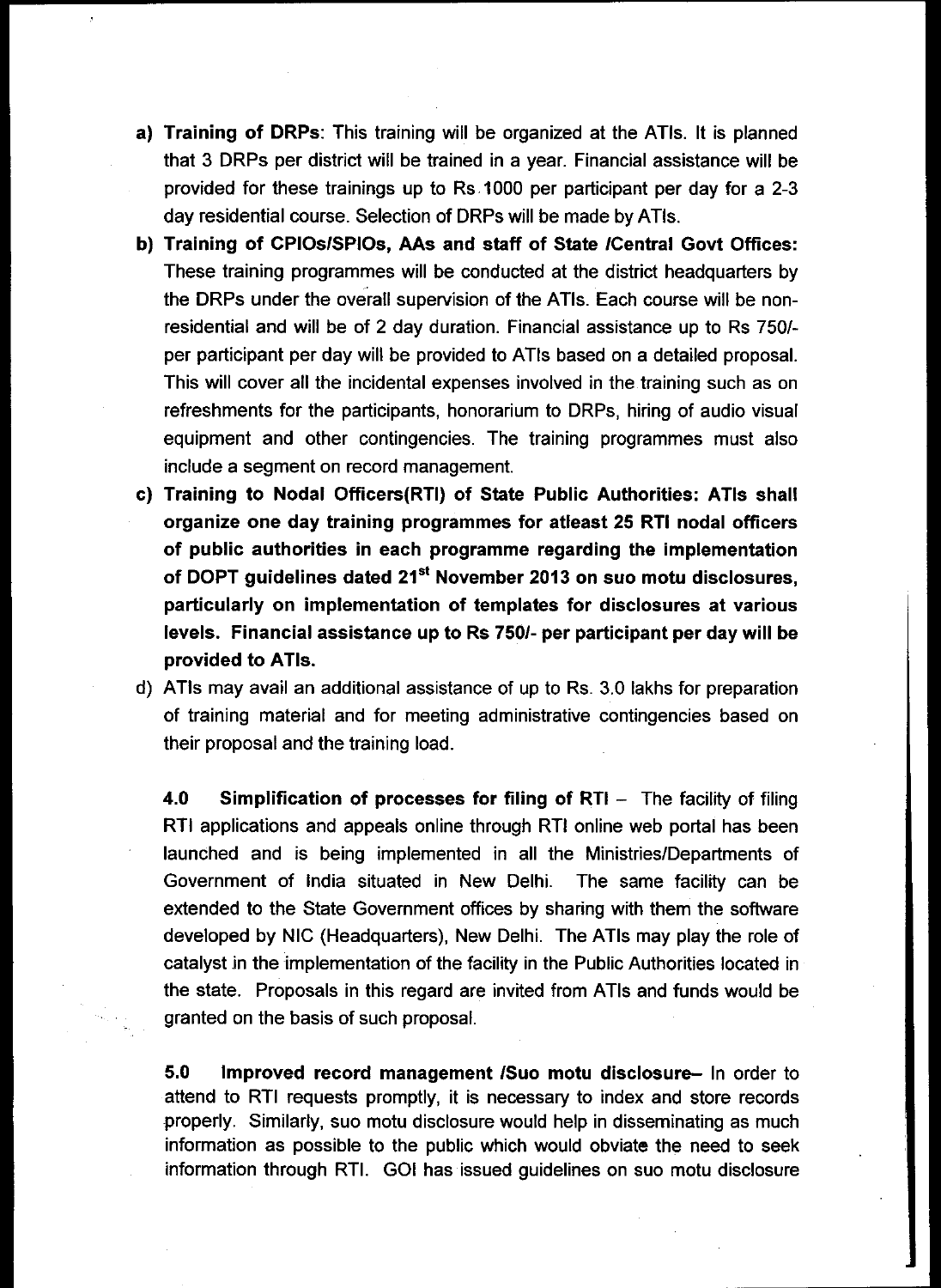under Section 4 of RTI Act, 2005 to be followed by the Ministries/Departments of GOI. It would be desirable that such guidelines are adopted by the State Governments as well. DOPT would grant funds under this scheme as follows:-

- i) If any State Government is willing to implement these guidelines in their respective Public Authorities, ATIs can do the necessary handholding of the PAs. Proposals are invited from ATIs in this regard and financial assistance required for such handholding shall be provided to the ATIs based on their proposals.
- ii) ATIs can also conduct audit of suo motu disclosure of Public Authorities in their respective states either themselves or through an NGO/agency. Funds would be granted to ATIs to conduct such audit based on their proposals.

**6.0 Institutional mechanism for collaborative working with CSOs and Media:** DOPT would provide funds upto Rs.5 Lakhs (in each case) for field based study/research on RTI. The ATIs may invite proposals for field based study/research on RTI from Civil Society Organisations or individuals. Proposals found suitable may be submitted to DOPT for final selection. Funds would be granted by DOPT only for the selected proposals. Mentoring for the study/research would be provided by the ATIs.

**The terms of payment for the research work will be as follows:- (1) On acceptance of the research proposal : 20% of the approved amount.** 

(2) On submission of draft report : 60% of the approved amount.

**(3) On acceptance of final report: 20% of the approved amount.** 

**The timelines for the research work is as follows:-** 

**Submission of draft report: 5 months from the date of acceptance of proposal.** 

**Submission of final report: Within a month from the date of submission of draft report.** 

### **7.0 Sanction and release of Financial Assistance:**

SICs and ATIs are required to submit detailed proposals for seeking financial assistance for 2013-14 under the scheme, as per proforma at Annexure 1. The proposal must include detailed cost estimates for various activities and the time-lines for physical achievement. Scheme Monitoring Committee (SMC) will review the proposals and sanction assistance.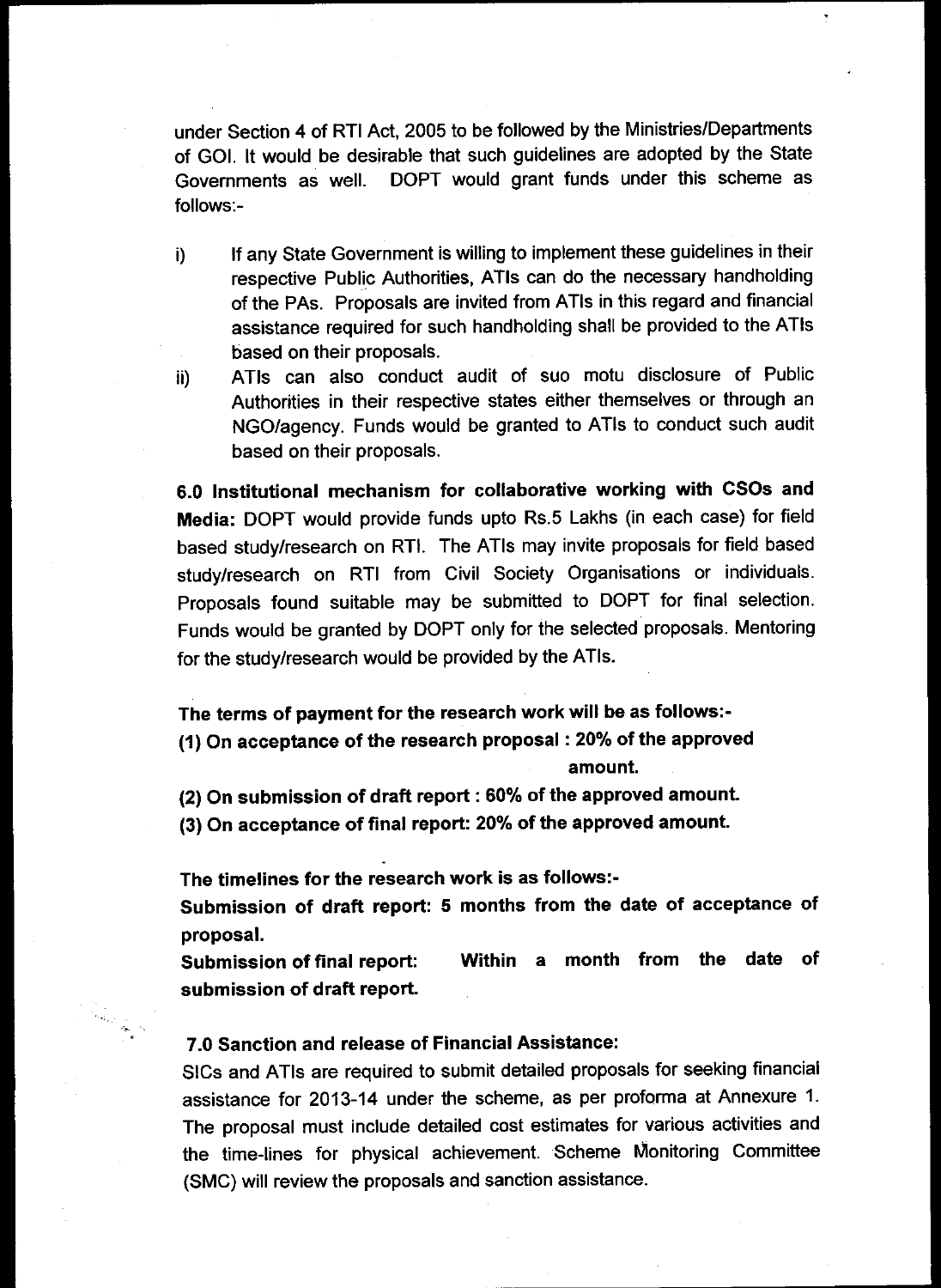Funds will be released to ATIs and SICs directly as per the following:

 $\overline{\phantom{a}}$ 

- (i) Funds will be released only if UCs for funds provided to the SIC (for awareness generation activities) or the ATI (for training/ awareness generation/capacity building), as the case may be, for 2008-09, 2009- 10, 2010-11, 2011-2012 and 2012-13 have been received.
- (ii) Subject to (i) above financial assistance would be released in one installment immediately upon sanction, and receipt of UCs(in GFR 19 A format), receipt of financial and physical progress.
- (iii) The UCs for the grants that would be given in the financial year 2013- 14 would become due in March 2015. **However, further funds in 2014-15 would be released only on receipt of UCs and statement of physical achievement for the financial year 2013-14.**

**8.0** The first meeting of the SMC is scheduled for the third week of September, 2014. All complete proposals received in DOPT by 15<sup>th</sup> **September, 2014 will be processed and put up before SMC.** SICs and ATIs are requested to submit their proposals in the prescribed proforma as soon as possible. In case, any information/clarification is required. She any information/clarification is required, Shri Sandeep Jain, Director (IR) may be contacted. Contact details are given below.

**9.0** These guidelines are in supersession of **OM** No. 1/6/2012-IR dated 18th July, 2013.

10.0 Proposals may **be** sent in the prescribed proforma (Annexure) to Shri Sandeep Jain, Director (IR), Room No. 279, Department of Personnel and Training, North Block, Telephone 23092755, email osdrti-dopt@nic.in

Sarita Navo

**(Sarita Nair) Under Secretary (IR) Tel No 23040401 Fax 23092755 e-mail- usir-dopt@nic.in**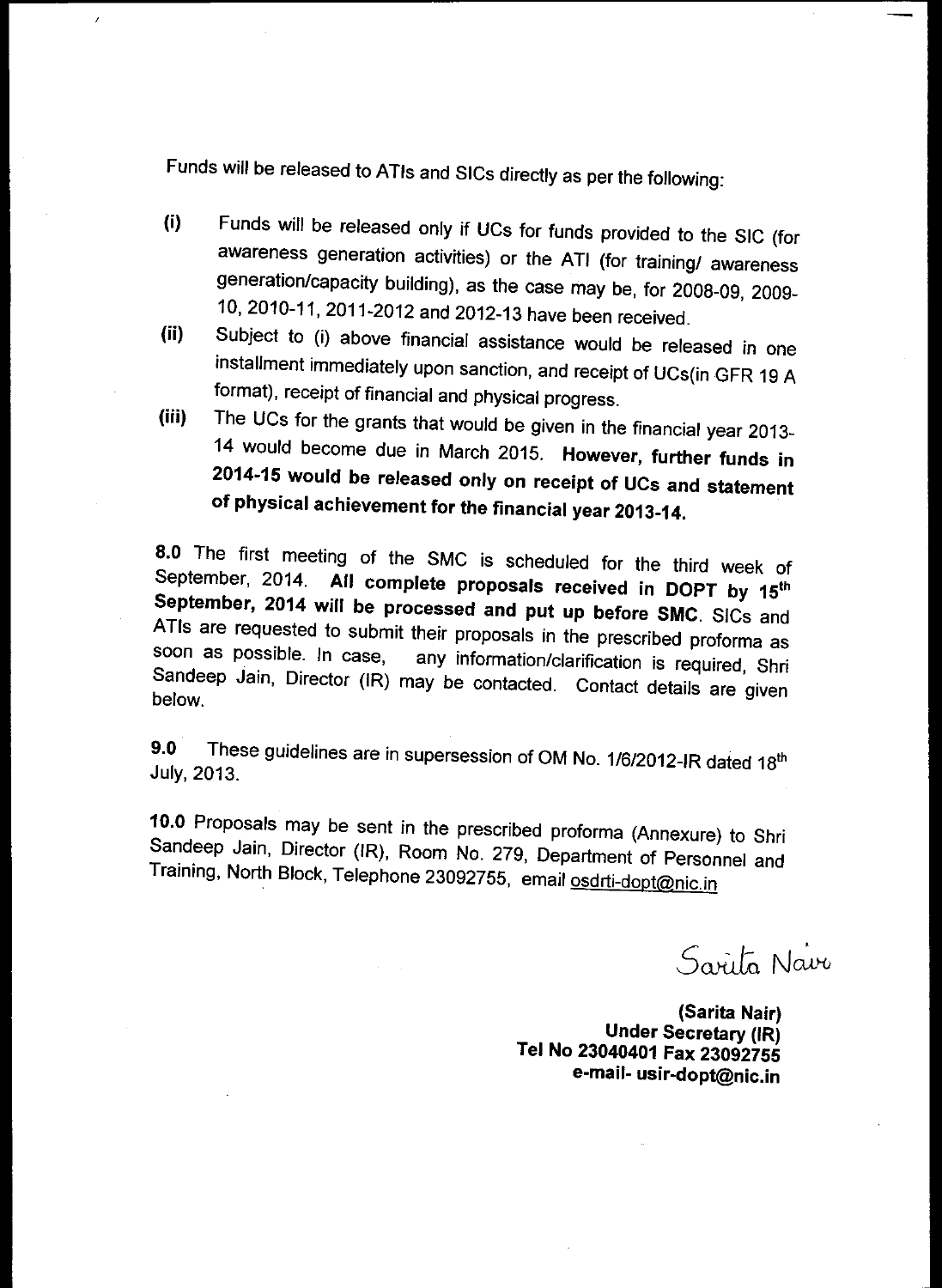1. Secretary ( State Information Commission) (all State Information Commissions as per list attached)

2. Director- General/ Director (State Administrative Training Institute) (all ATIs as list attached)

ç

- 3. Controller of Accounts, Department of Personnel and Training, North Block, New Delhi
- 4. Director(Fin.Pers), Ministry of Home Affairs, North Block, New Delhi

1.5. NIC-DOPT, North Block, New Delhi for uploading on DOPT's website.

# **To**

 $\mathbf{r}$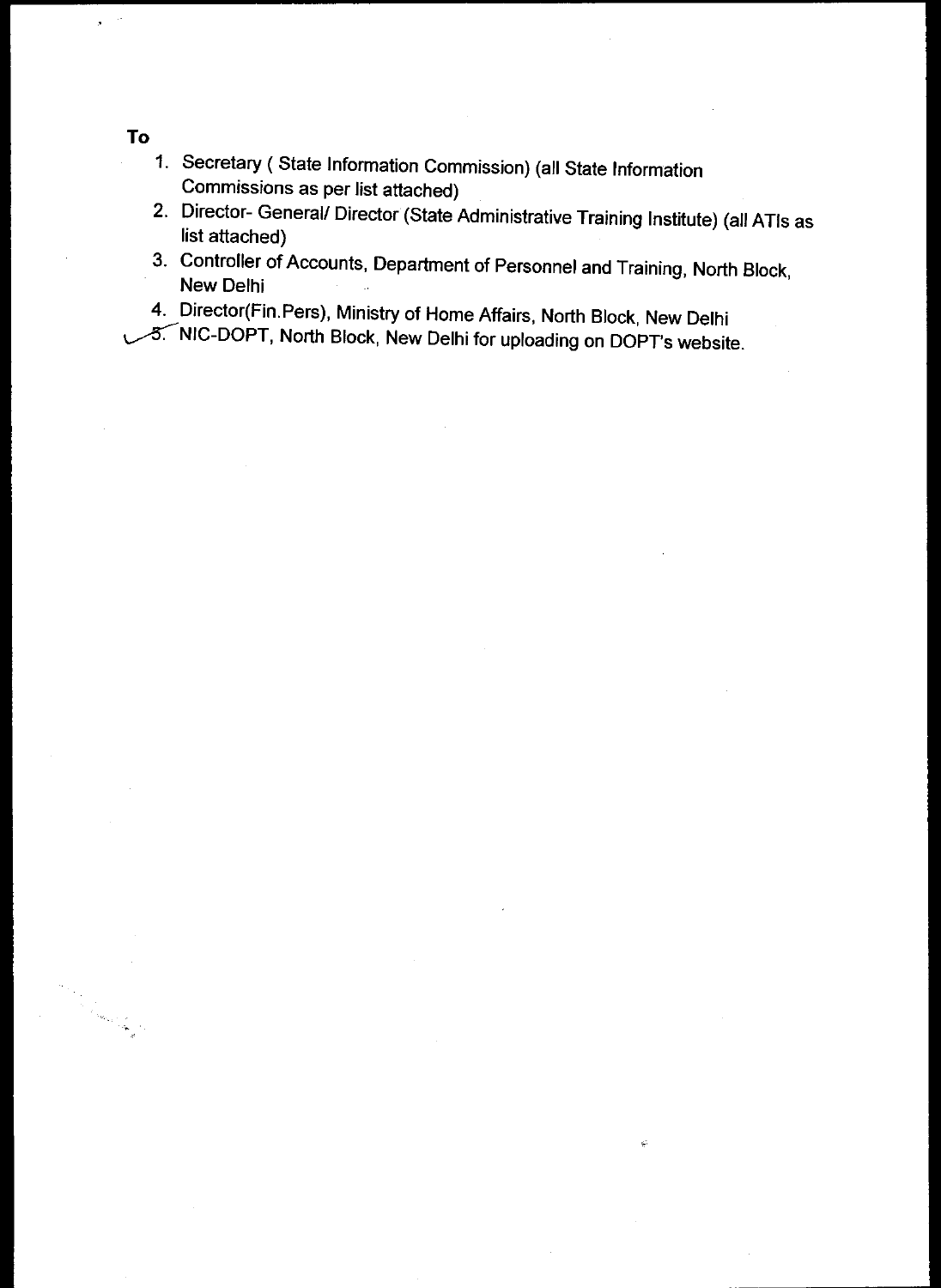#### **Annexure**

#### **Application Proforma**

### **Centrally Sponsored Scheme on Improving Transparency and Accountability in Government through effective Implementation of Right to Information Act**

**To be submitted in five copies.** 

**The format given below should be neatly typed on separate sheets giving item-wise information** 

**Application in an incomplete form will not be entertained** 

| Component for which assistance<br>sought (Para of guidelines to be<br>mentioned) |  |
|----------------------------------------------------------------------------------|--|
| Institution-SIC/ATI/CTI                                                          |  |
|                                                                                  |  |

| <b>B. Details of Institution</b> |                                           |  |  |
|----------------------------------|-------------------------------------------|--|--|
| 1                                | <b>Name of the Institution</b>            |  |  |
|                                  |                                           |  |  |
| $\mathbf{z}$                     | Particulars of the Institution            |  |  |
| i                                | <b>Complete postal address</b>            |  |  |
| Ħ                                | <b>Telephone Nos.</b>                     |  |  |
| iii                              | Fax Nos.                                  |  |  |
| iv                               | <b>E-mail Address</b>                     |  |  |
|                                  |                                           |  |  |
| $\overline{\mathbf{3}}$          | <b>Particulars of Nodal Officer</b>       |  |  |
| Ī                                | <b>Name</b>                               |  |  |
| ij                               | <b>Designation</b>                        |  |  |
| 莆                                | Tel and Fax No. (Including mobile<br>no.) |  |  |
| 'n.                              | E-mail id                                 |  |  |
|                                  |                                           |  |  |
| 4                                | <b>Bank Details:</b>                      |  |  |
| f                                | <b>Bank Name and Branch</b>               |  |  |
| ij                               | <b>Name of Account Holder</b>             |  |  |
| 崩                                | Account No.                               |  |  |
| iv                               | <b>IFSC Code</b>                          |  |  |
| V                                | <b>MICR Code</b>                          |  |  |

Note: A cancelled cheque leaf may be enclosed.